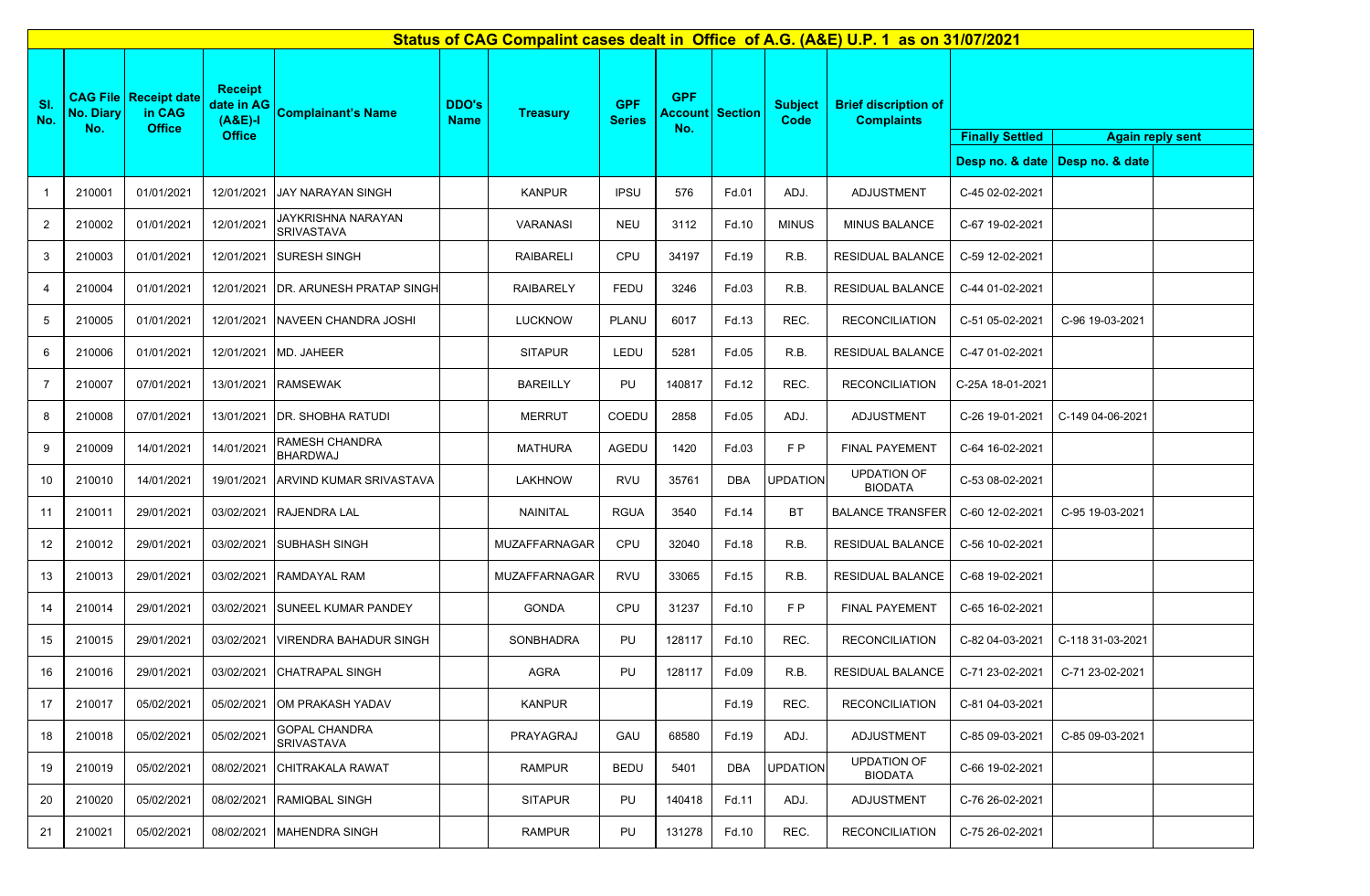| 22 | 210022         | 12/02/2021 | 08/02/2021 | KANWAR SINGH                       | <b>HAPUR</b>         | FSU         | 8862   | Fd.08 | ADJ. | <b>ADJUSTMENT</b>                   | C-74 26-02-2021  | C-157 11-06-2021 |  |
|----|----------------|------------|------------|------------------------------------|----------------------|-------------|--------|-------|------|-------------------------------------|------------------|------------------|--|
| 23 | 210023         | 12/02/2021 | 16/02/2021 | <b>VIPIN KUMAR MISHRA</b>          | <b>BAHRAICH</b>      | <b>IPSU</b> | 875    | Fd.01 | ADJ. | ADJUSTMENT                          | C-89 09-03-2021  | C-89 09-03-2021  |  |
| 24 | 210024         | 19/02/2021 | 24/02/2021 | <b>CHAMMAN LAL</b>                 | LAKHIMPUR KHIRI      | PU          | 148723 | Fd.11 | REC. | <b>RECONCILIATION</b>               | C-78 26-02-2021  |                  |  |
| 25 | 210025         | 19/02/2021 | 24/02/2021 | HARCHARAN SINGH                    | <b>BAREILLY</b>      | PU          | 151369 | Fd.12 | ADJ. | ADJUSTMENT                          | C-86 09-03-2021  | C-86 09-03-2021  |  |
| 26 | 210026         | 25/02/2021 | 26/02/2021 | <b>SANJEEV KUMAR MISHRA</b>        | <b>LUCKNOW</b>       |             |        | AG II | MISC | <b>MISCELLANEOUS</b>                | C-83 08-03-2021  |                  |  |
| 27 | 210027         | 26/02/2021 | 26/02/2021 | KAMLA PRASAD MISHRA                | <b>BAREILLY</b>      | PU          | 151369 | Fd.12 | REC. | <b>RECONCILIATION</b>               | C-87 09-03-2021  | C-87 09-03-2021  |  |
| 28 | 210028         | 03/03/2021 | 04/03/2021 | PRADEEP KUMAR<br><b>SRIVASTAVA</b> | <b>KANPUR DEHAT</b>  | PU          | 134784 | Fd.10 | F P  | <b>FINAL PAYEMENT</b>               | C-113 26-03-2021 |                  |  |
| 29 | 210029         | 03/03/2021 | 04/03/2021 | ASHOK KUMAR RAI                    | <b>JAUNPUR</b>       | <b>CPU</b>  | 60361  | Fd.21 | REC. | <b>RECONCILIATION</b>               | C-92 12-03-2021  | C-92 12-03-2021  |  |
| 30 | 210030         | 12/03/2021 | 16/03/2021 | <b>SUSHEEL KUMAR AGRAWAL</b>       | SAMBHAL              | <b>CPU</b>  | 32094  | Fd.20 | F P  | FINAL PAYEMENT                      | C-136 28-05-2021 |                  |  |
| 31 | 210031         | 12/03/2021 | 16/03/2021 | <b>ASHISH KUMAR</b>                | <b>LUCKNOW</b>       | COEDU       | 16858  | Fd.04 | ADJ. | <b>ADJUSTMENT</b>                   | C-122 08-04-2021 |                  |  |
| 32 | 210032         | 12/03/2021 | 16/03/2021 | SHYAMVEER SINGH                    | <b>BULANDSHAHAR</b>  | AGEDU       | 1860   | Fd.05 | F P  | <b>FINAL PAYEMENT</b>               | C-135 24-05-2021 |                  |  |
| 33 | 210033         | 23/03/2021 | 05/04/2021 | <b>BADLU PRASAD DIWEDI</b>         | <b>FATEHGARH</b>     | <b>RTU</b>  | 3987   | Fd.14 | F P  | <b>FINAL PAYEMENT</b>               | C-126 24-05-2021 |                  |  |
| 34 | 210034         | 23/03/2021 | 05/04/2021 | LATE RAMESH CHANDRA                | JAHANSI              | RVU         | 22944  | Fd.15 | F P  | <b>FINAL PAYEMENT</b>               | C-131 24-05-2021 |                  |  |
| 35 | 210035         | 23/03/2021 | 05/04/2021 | RAMCHANDRA SHRIVAS                 | <b>URAI</b>          | <b>CPU</b>  | 64317  | Fd.21 | REC. | <b>RECONCILIATION</b>               | C-125 05-05-2021 |                  |  |
| 36 | 210040         | 03/03/2021 | 15/04/2021 | PREM KISHORE SAINI                 | <b>BAGPAT</b>        | RTU         | 5628   | Fd.14 | ADJ. | <b>ADJUSTMENT</b>                   | C-127 24-05-2021 |                  |  |
| 37 | 210041         | 12/03/2021 | 15/04/2021 | <b>RAJ BAHADUR</b>                 | <b>LALITPUR</b>      | COEDU       | 5850   | Fd.05 | F P  | <b>FINAL PAYEMENT</b>               | C-153 09-06-2021 |                  |  |
| 38 | 210042         | 12/03/2021 | 15/04/2021 | <b>SUSHEEL KUMAR</b>               | <b>LALITPUR</b>      | RVU         | 25707  | Fd.15 | ADJ. | <b>ADJUSTMENT</b>                   | C-146 31-05-2021 |                  |  |
| 39 | 210043         | 12/03/2021 | 15/04/2021 | RAM SINGH YADAV                    | AGRA                 | PU          | 118446 | Fd.09 | F P  | <b>FINAL PAYEMENT</b>               | C-151 07-06-2021 |                  |  |
| 40 | 210044         | 12/03/2021 | 15/04/2021 | RAKESH KUMAR SHARMA                | <b>MUZAFFARNAGAR</b> | GAU         | 69803  | Fd.18 | F P  | <b>FINAL PAYEMENT</b>               | C-148 31-05-2020 |                  |  |
|    | 41 210082UP II | 12/05/2021 | 28/05/2021 | JAGDEESH PRASAD MISHRA             | BARABANKI            | RVU         | 33605  | Fd.16 | R.B. | RESIDUAL BALANCE                    | C-155 09-06-2021 |                  |  |
| 42 | 210039         | 15/05/2021 |            | 15/05/2021 ARVIND KUMAR JAISWAL    | LUCKNOW              | PU          | 126304 | Fd.11 | R.B. | RESIDUAL BALANCE   C-143 31-05-2021 |                  |                  |  |
| 43 | 210045         | 24/05/2021 | 26/04/2021 | <b>SUNEEL KUMAR</b>                | PILIBHIT             | GAU         | 68319  | Fd.17 | F P  | <b>FINAL PAYEMENT</b>               | C-156 09-06-2021 |                  |  |
| 44 | 210046         | 24/05/2021 | 26/04/2021 | <b>BRIJESH CHANDRA DWIVEDI</b>     | KANNAUJ              | PU          | 131440 | Fd.10 | REC. | <b>RECONCILIATION</b>               | C-161 15-06-2021 |                  |  |
| 45 | 210047         | 24/05/2021 |            | 26/04/2021 TEJVEER SINGH           | MORADABAD            | PU          | 145879 | Fd.09 | REC. | <b>RECONCILIATION</b>               | C-171 23-06-2021 |                  |  |
| 46 | 210048         | 24/05/2021 | 26/04/2021 | LATE RAMESN CHANDRA<br>UPADHYAYA   | JHANSI               | RVU         | 22494  | Fd.15 | F P  | FINAL PAYEMENT                      | C-158 15-06-2021 |                  |  |
| 47 | 210049         | 24/05/2021 | 26/04/2021 | <b>VIFAY LAL</b>                   | <b>BALRAMPUR</b>     | RVU         | 45646  | Fd.15 | REC. | <b>RECONCILIATION</b>               | C-163 16-06-2021 |                  |  |